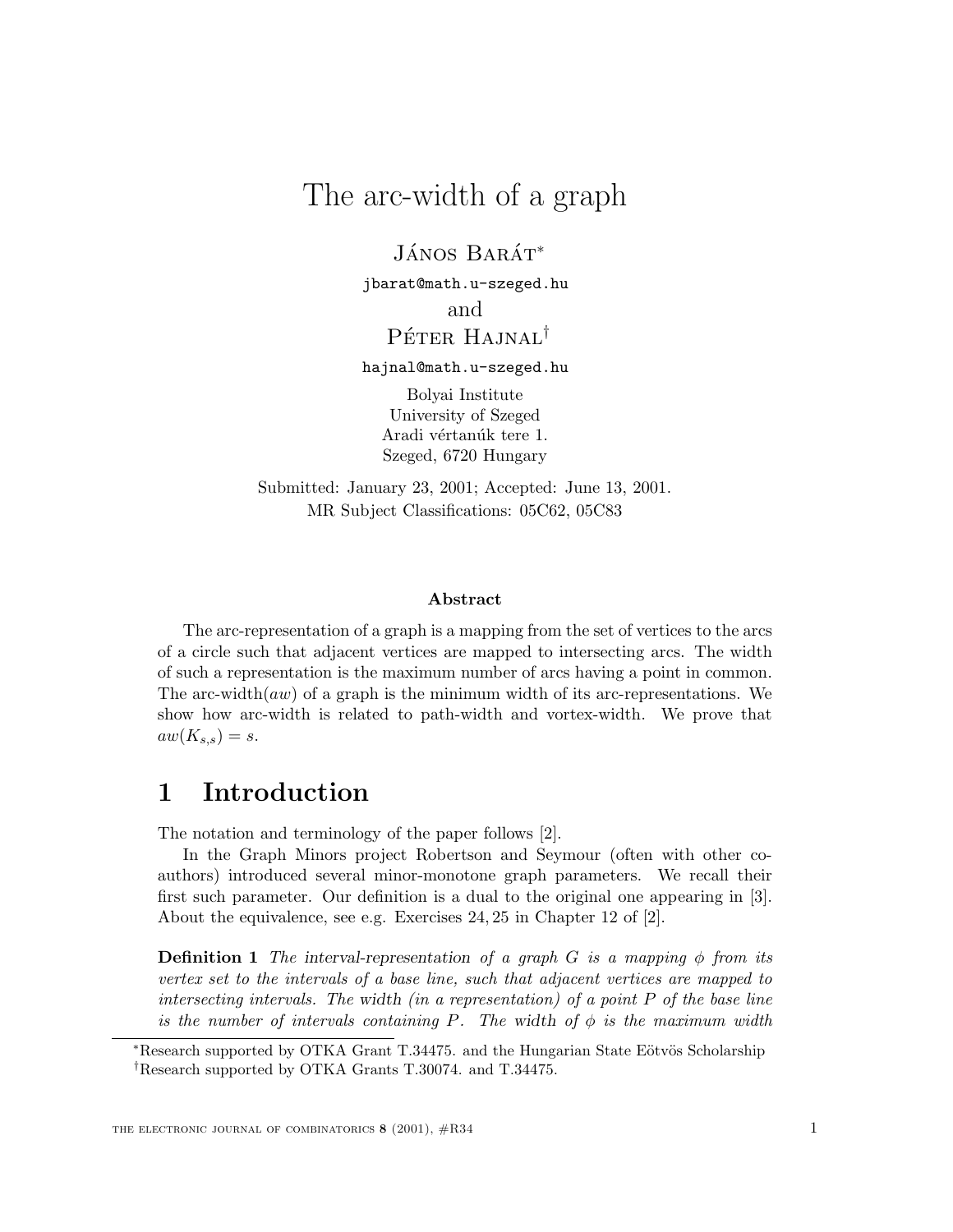*of the points of the base line. (This is equal to the maximum number of pairwise intersecting intervals.) The interval-width of a graph* G *is the minimal possible width of such interval-representations,* pw∗(G) *in notation.*

Actually, Robertson and Seymour defined path-width $(pw)$ , which is one less than the above defined interval-width. They extended the notion of path-width by changing the base line to a tree, and substituting intervals with subtrees. (This is still the dual, not the original definition.) The new parameter thus obtained is the treewidth of a graph. We take another route for extension. We substitute the base line with a base circle:

**Definition 2** *The* arc-representation of a graph  $G$  is a mapping  $\varrho$  from the vertex *set* V (G) *to the set of arcs of a base circle, such that adjacent vertices of* G *are mapped to intersecting arcs. The width (in a representation) of a point* P *of the base circle is the number of representing arcs containing* P. The width of  $\rho$  is the *maximum width of the points of the base circle. (This is not the maximum number of pairwise intersecting arcs.) The arc-width of a graph* G *is the minimal possible width of such arc-representations,* aw(G) *in notation.*

Our base circle will be the unit circle on the coordinate-plane, i.e. the set of points  $(\cos x, \sin x)$ , where  $x \in [0, 2\pi)$ . An arc is a connected subset of the circle. It is easy to see that the notion of arc-width is not changed if we insist on representing vertices with closed arcs. We also assume that all the representing arcs are proper subsets of the circle. Fixing the clockwise orientation of the circle, each arc has a unique starting and ending point. Let  $arc(x_1, x_2)$  denote the closed arc starting at  $(\cos x_1, \sin x_1)$  (the left endpoint of the arc) and ending at  $(\cos x_2, \sin x_2)$  (the right endpoint of the arc). In this way, points on the circle and their corresponding angles are naturally identified. For an arc-representation  $\rho$  of  $G$ , the left endpoint of the arc representing u is denoted by  $l(u)$ , and the right endpoint is denoted by  $r(u)$ , i.e.  $\varrho(u) = arc(l(u), r(u)).$ 

It is easy to prove the minor-monotonicity of the newly introduced graph parameter.

**Lemma 3** *Arc-width is minor-monotone.*  $\Box$ 

### **2 Connections to other graph parameters**

Robertson and Seymour proved that any graph without  $H$  as a minor can be obtained by clique sums from graphs that can be "nearly drawn" in a surface  $\Sigma - k_H$ (where  $\Sigma$  is any closed surface such that H can not be drawn in it, and  $k_H$  is a suitable integer). This theorem extends their earlier results, when they established similar structural theorems in the cases when  $H$  was a tree, respectively a planar graph. This extension is crucial in the proof of the Graph Minor Theorem. To measure how nearly a graph is drawn in  $\Sigma - k_H$ , they introduced the notion of vortex-decomposition in [4], see also [5]. Using their previous results on path-width, Robertson and Seymour did not need to investigate this new parameter in depth (in spite of its inherent naturalness).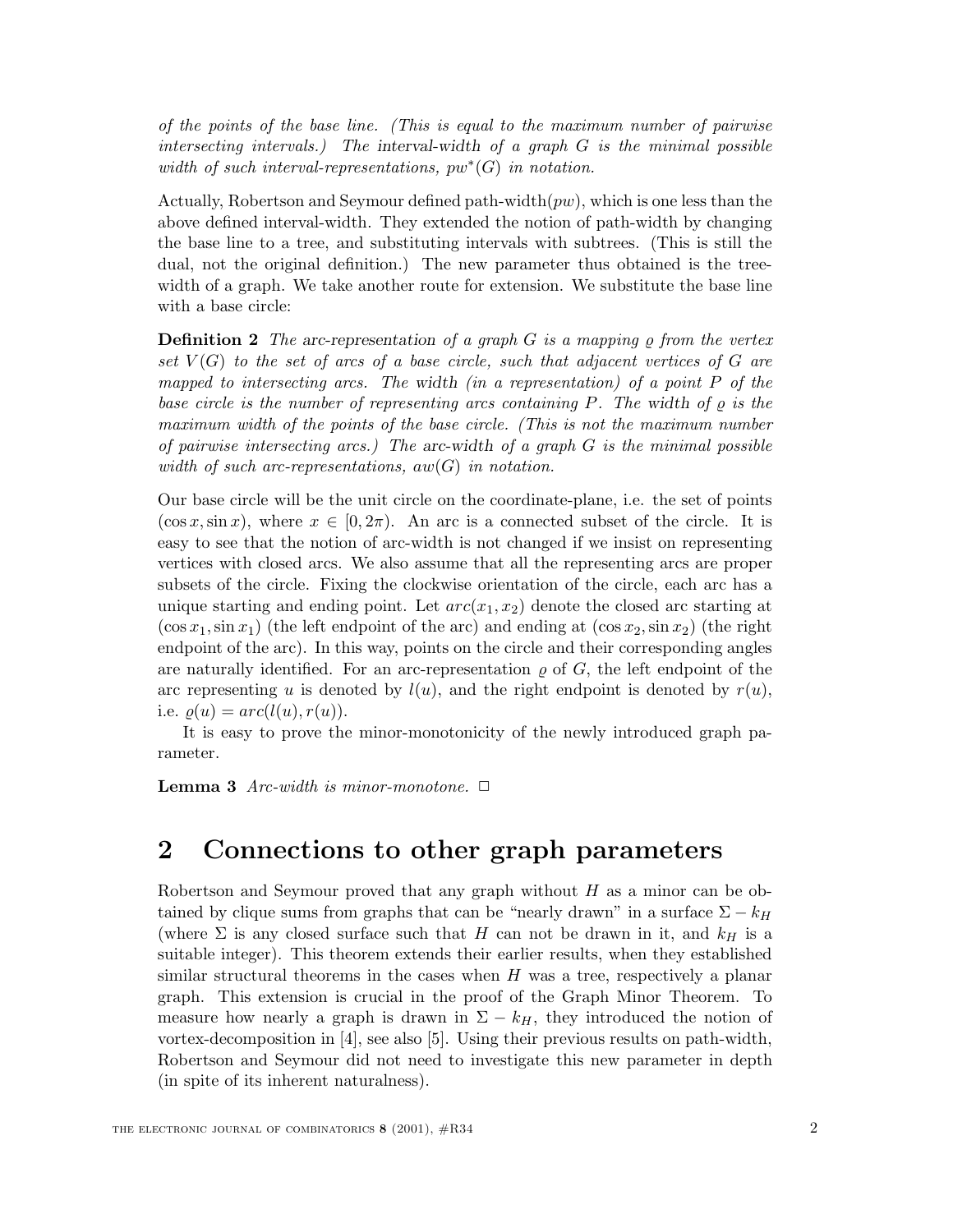**Definition 4** [5] *Let* G *be a graph, and let* U *be a cyclic ordering of a subset of its vertices.* We say that  $(X_u)_{u \in U}$  is a vortex-decomposition of the pair  $(G, U)$  *if* 

 $(V1)$   $u \in X_u$  *for every*  $u \in U$ *,* 

 $(V2) \bigcup_{u \in U} X_u = V(G)$ *, and every edge of G has both ends in some*  $X_u$ *,* 

 $(V3)$  *for every vertex*  $v \in V(G)$ *, the set of all*  $u \in U$  *with*  $v \in X_u$  *is a contiguous interval (the empty set, or the whole U are possibilities).*

*We say that*  $(X_u)_{u \in U}$  *has width* k, if  $|X_u| \leq k$  for every  $u \in U$ .

*The* vortex-width of G (denoted by  $vw(G)$ ) is the minimum width taken over all *vortex-decompositions of* G*.*

**Lemma 5**  $aw(G) = vw(G)$ .

**Proof:** We construct a vortex-decomposition of G from an arc-representation of G with the same width, and vice versa.

Assume first that there is a given arc-representation  $\rho$  of G of width k. Let L be the set of the points of the base circle being a left endpoint of some representing arc. For each element  $\ell \in L$ , choose a vertex v such that the corresponding arc  $\varrho(v)$ starts at  $\ell$ . Let U be the set of chosen vertices. Let  $X_u := \{v : \varrho(v) \cap l(u) \neq \emptyset\}.$ 

(V1) and (V3) are satisfied. An edge of G corresponds to two intersecting arcs in  $\varrho$ . Moreover, if two arcs intersect, then they also intersect above a left endpoint. Hence (V2) holds. The width is k by the definition of  $X_u$ .

Assume now that a vortex-decomposition  $(G, U)$  of width k is given. To each element  $u \in U$  associate a point  $P_u$  of the base circle, inheriting the cyclic order of the vertices in  $U$ . By (V3) we can associate an arc to every vertex  $v$  as follows: if  $v \in X_{u_{i_1}}, \ldots, X_{u_{i_s}} \in U$  (following the cyclic order), then  $l(v) := P_{u_{i_1}}$  and  $r(v) :=$  $P_{u_{i_s}}$  in  $\varrho$ . In this way an arc-representation  $\varrho$  arises. The width of  $\varrho$  is  $k$ .  $\Box$ 

Arc-width is a natural modification of interval-width (path-width). There is a quantitative connection, not just a formal one. The next lemma shows that the two measures are within a factor of 2.

**Definition 6** Let  $w_{min}$  and  $w_{max}$  denote the minimum and maximum width of the *points in an arc-representation*  $\varrho$ . Then  $\varrho$  is called a  $(u, w)$ -representation if and *only if*  $u = w_{min}(\rho)$  *and*  $w = w_{max}(\rho)$ *.* 

Observe that  $w_{max}(\varrho) \geq w_{min}(\varrho)$ .

**Lemma 7** Let  $\rho$  be an arc-representation of G. Then

 $(i)$   $pw^*(G) \leq w_{max}(\rho) + w_{min}(\rho)$  *and*  $(iii) \left[ \frac{1}{2} (pw^*(G) + 1) \right] \leq aw(G) \leq pw^*(G)$ .

**Proof:** (i) Let  $i := w_{min}(\varrho), j := w_{max}(\varrho)$ . There is a point x of the base circle where the width is precisely i. Cut the base circle at  $x$ , and strengthen it to obtain a line. In this way, the arcs not containing  $x$  become intervals. Substitute the arcs containing  $x$  (there are  $i$  of them) with the whole line as a representing interval. We produced an interval representation of G of width  $i + j$ .

(ii) The second inequality is trivial. The first one follows from (i). In the next section, we exhibit examples showing that both bounds are sharp.  $\Box$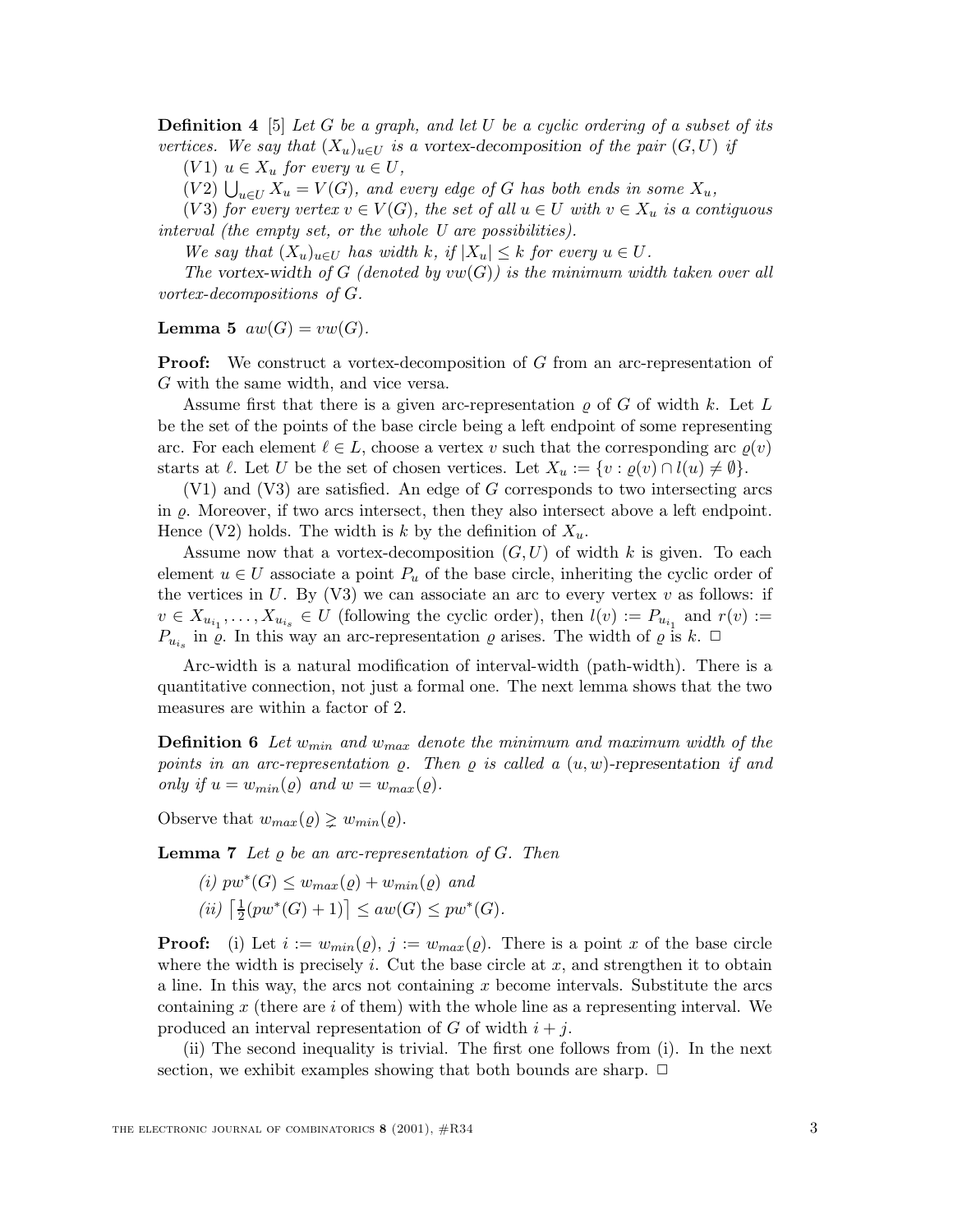### **3 Special graph classes**

Extending the base line to a base circle (Definition  $1 \rightarrow$  Definition 2) does not always help in the representation.

**Lemma 8** *If*  $T$  *is a tree, then*  $aw(T) = pw^*(T)$ *.* 

**Proof:** If C denotes the base circle, and  $\ell$  is a covering line of C, then let  $p : \ell \to C$ be the corresponding continuous projection. We prove by induction that we can construct an interval-representation  $\lambda$  of T from an arc-representation  $\rho$  of T, with the following properties:

– every arc  $\varrho(v)$  of C has a corresponding interval  $\lambda(v)$  on  $\ell$  such that  $p(\lambda(v)) = \varrho(v)$ ,

 $-\lambda$  is an interval-representation of T,

– the width of  $\lambda$  at a point P of  $\ell$  is at most the width of  $\varrho$  at the point  $p(P)$  of C. Let us call such an interval-representation 'good'.

If  $T$  is a single vertex, then we are easily done.

Assume now that the statement is true for any tree with at most  $k - 1$  vertices. Consider a tree T with k vertices. Delete a leaf v of T getting a graph T' with  $k-1$ vertices. Let u be the only neighbor of v. Let  $\rho$  be an arbitrary arc-representation of T, inducing an arc-representation  $\varrho' = \varrho|_{T'}$  of T'. By the induction hypothesis we can obtain a good interval-representation  $\lambda'$  of T' based on  $\varrho'$ . Let  $P \in \varrho(u) \cap \varrho(v)$ . There exists  $\widehat{P} \in \lambda(u)$  such that  $p(\widehat{P}) = P$ . Let  $\varrho(v)$  be an interval I of  $\ell$ , containing P, and intersecting none of the other intervals  $\lambda(w)$ . Extending  $\lambda'$  with I as  $\lambda(v)$ , we obtain the desired good interval-representation of  $T$ .  $\Box$ 

The condition on T is not necessary. There are other graphs satisfying  $aw(T)$  =  $pw^*(T)$ . In general one expects  $aw(G) < pw^*(G)$ , e.g. we can easily see the following.

**Lemma 9**  $aw(C_n)=2$  and  $pw^*(C_n)=3$ , where  $C_n$  is the cycle with  $n \geq 3$  vertices.  $\Box$ 

The complete graphs exhibit the other extreme: their arc-width and their pathwidth are as far as possible from each other. This is not difficult to prove, so we omit the details.

**Lemma 10**  $aw(K_n) = \left[\frac{n}{2}\right] + 1$ 

The complete bipartite graph has much less edges. But surprisingly, its arc-width is almost the same. We first give an arc-representation of  $K_{s,s}$  of width s. Then we prove that this arc-width is best possible for  $K_{s,s}$ .

**Lemma 11**  $aw(K_{s,s}) \leq s$ .

**Proof:** Let the two color-classes of  $K_{s,s}$  be  $\{x_1,\ldots,x_s\}$  and  $\{y_1,\ldots,y_s\}$ . Consider the following arc-representation of  $K_{s,s}$  ( $\varepsilon$  denotes an arbitrarily small positive real number):

$$
a_1 = arc\left(-\varepsilon, (s-2)\frac{2\pi}{s} + \varepsilon\right)
$$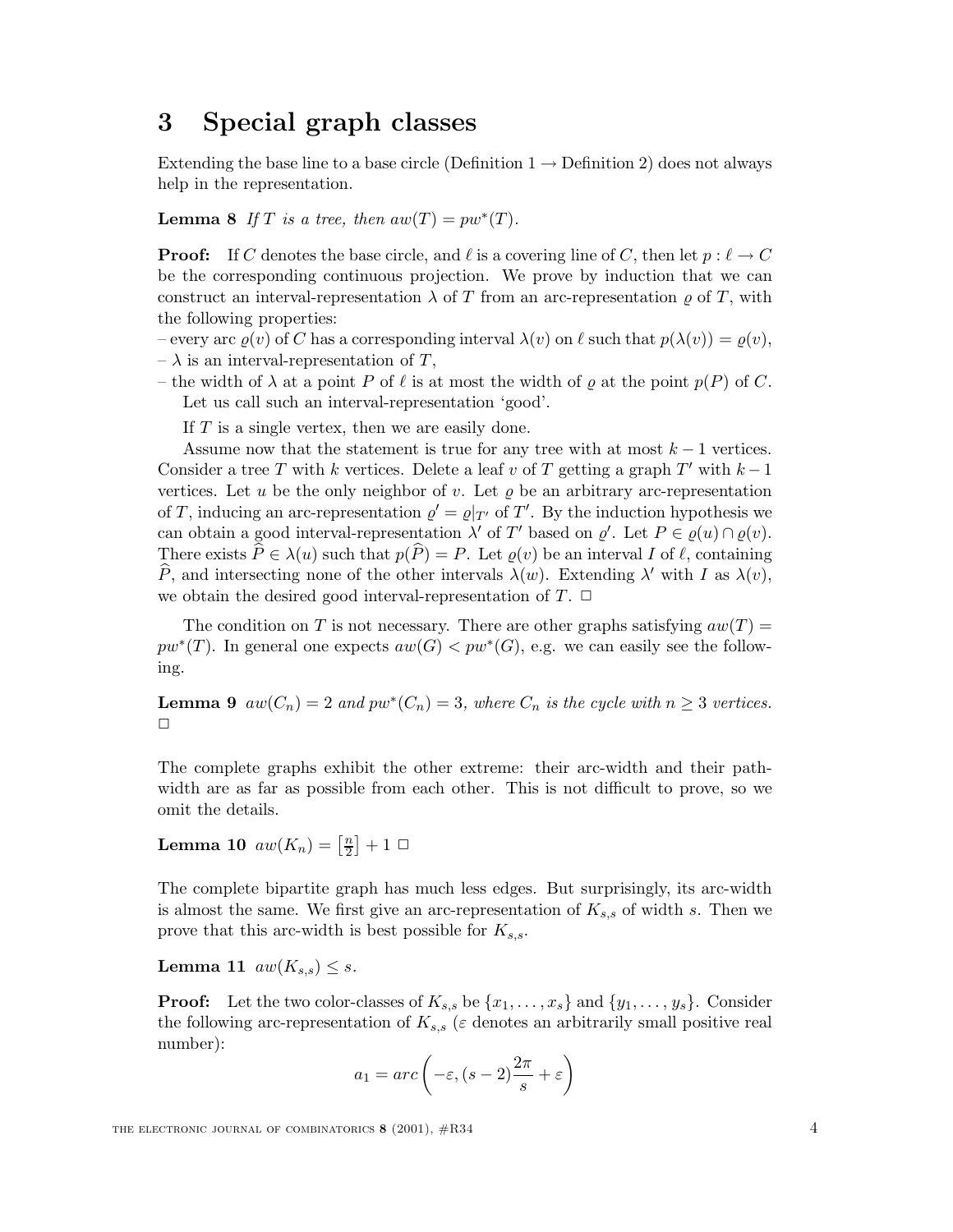$$
b_1 = arc\left(\varepsilon, \frac{2\pi}{s} - \varepsilon\right)
$$

Let  $\phi$  denote the clockwise rotation by  $\frac{2\pi}{s}$ , and  $\phi^k$  that the rotation  $\phi$  is repeated k times. Let  $\varrho(x_i) = \phi^i a_1$ , and  $\varrho(y_i) = \phi^i b_1$ .  $\varrho(x_i) \cap \varrho(y_j) \neq \emptyset$ , so  $\varrho$  is an arcrepresentation of  $K_{s,s}$ . Counting the width of the points of the base circle we get:  $width\left(\frac{2\pi}{s} \pm \varepsilon\right) = s, otherwise \; width(x) = s - 1. \ \ \Box$ 

**Theorem 12**  $aw(K_{s,s}) = s$ .

**Proof:** We have to prove  $w_{max}(\varrho(K_{s,s})) \geq s$  for any arc-representation  $\varrho$  of  $K_{s,s}$ . Let the two color-classes G and B be called green and blue.  $\mathcal{F} := \{ \varrho(v) : v \in G \};$ this is a system, not necessarily a set. We call the elements of  $\mathcal F$  green arcs. Let the set of left respectively right endpoints of the arcs in  $\mathcal F$  be denoted by L and R.

1. We may assume that the 2s endpoints are different, because this can be reached with a small movement of the endpoints (without increasing the width).

2. We may assume that  $\bigcap$  $I \in \mathcal{F}$  $I = \emptyset$ . If this were false, then the width would

already be at least s.

3. We may assume that if  $I \neq J \in \mathcal{F}$ , then  $I \not\subset J$ . If there were two arcs  $I \subset J$ , then the endpoints would satisfy  $l(J) < l(I) < r(I) < r(J)$ . Substitute I by  $I' := (l(J), r(I))$  and J by  $J' := (l(I), r(J))$ . The width did not change, and now  $I' \not\subset J'$ . Moreover, if any arc A intersects I (and hence J), then A intersects both I' and J', for  $I \subset I'$  and  $I \subset J'$ . Hence we still have a representation of  $K_{s,s}$ . We repeat this operation as long as we find two green arcs, one containing the other. Our process will terminate, because the length of the longer arc after the change is strictly less than the length of the longer arc before, and the possible length of the arcs are determined by the possible 2s endpoints (hence finite).

4. Consider now the blue arcs. We may assume that they are minimal, i.e. we cannot decrease them by maintaining the necessary intersections. Hence there are only finitely many possible blue arcs (depending on the fixed green arcs). We call these *candidates*. For an arc  $I \in \mathcal{F}$ , consider its candidate complementary arc I' which is defined as follows:  $l(I') := r(I)$ , and  $r(I') := l(J)$ , where  $J \in \mathcal{F}$  is the arc such that if I' intersects J, then I' intersects every arc of  $\mathcal{F}$ . In this way we have defined a set system of arcs:  $\mathcal{F}' := \{I' : I \in \mathcal{F}\}\$ . The correspondence  $I \leftrightarrow I'$ described above is a bijection. Moreover, the 2s endpoints of the arcs of  $\mathcal{F}'$  are exactly the same as the endpoints of the arcs of  $\mathcal F$ . The left endpoints of the arcs in  $\mathcal{F}'$  are different. Hence we only have to show that two right endpoints cannot coincide. Assume that  $l(I'_1) < l(I'_2)$  and  $r(I'_1) = r(I'_2)$ . Then by 3 and the definition of  $I'_2$ ,  $r(I'_2) > l(I'_1)$ , contradicting the definition of  $r(I'_1)$ .

5. We consider now a special case, when the blue arcs are exactly the elements of  $\mathcal{F}'$ . Let us take all the arcs in  $\mathcal F$  or in  $\mathcal F'$  as disjoint arcs. Glue them together at the common endpoints. This 'snake' covers the base circle  $s - 1$  times. To see this, consider a point,  $l(I)$  say,  $I \in \mathcal{F}$ . Cut the base circle at  $l(I)$  to get the non-negative real line with  $l(I) = 0$ , and the natural  $\lt$  relation.  $l(I) \in J'$  if  $r(I) \lt r(J)$ ;  $l(I) \in J$ if  $l(I) < r(J) < r(I)$ , and for every  $J \in \mathcal{F}$ ,  $J \neq I$ , exactly one case occurs.

In this special case we are done: each endpoint is covered by s arcs.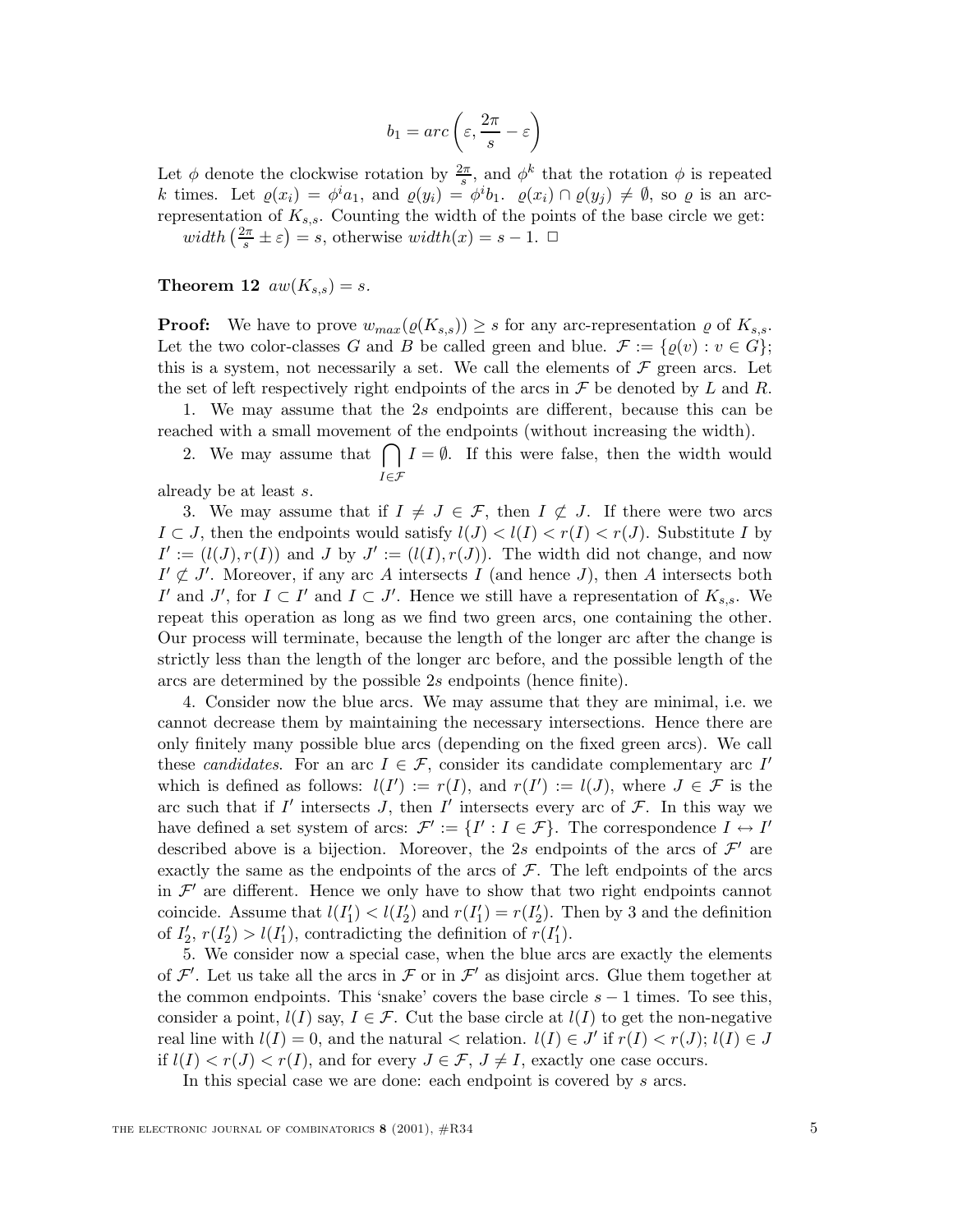6. From now on we consider the general case, when the blue arcs constitute an arbitrary system of n arcs from  $\mathcal{F}'$ . Let  $A \in \mathcal{F}'$ . Let  $\mu(A)$  be the multiplicity of A among the blue arcs.

The points of  $L$  and  $R$  divide the base circle into  $2s$  open arcs. Let us call them *elementary arcs*. We consider the width over an elementary arc, e say. There are some arcs representing green vertices, which contain e. Moreover, there are some candidate arcs  $A_1, \ldots, A_k$  of  $\mathcal{F}'$  containing e. There are multiplicities associated with these arcs, say  $\mu(A_1), \ldots, \mu(A_k)$  respectively. Assume there are q green arcs containing e. Let  $\mathcal{F}'_e$  denote the set of blue arcs containing e. From 5 we know that  $q + |\mathcal{F}'_e| = s - 1$ . If  $q + \sum$  $A ∈ \mathcal{F}'_e$  $\mu(A) > s - 1$ , then we are done. Otherwise we get the

following inequality:

$$
\sum_{A \in \mathcal{F}'_e} \mu(A) \le |\mathcal{F}'_e|.
$$

Observe that the number on the right-hand side is the number of terms on the left-hand side.

7. For every elementary arc e, we define its *successor* e<sup>∗</sup> as follows. Cutting the base circle at  $r(e)$ , consider the first arc  $I_e \in \mathcal{F}$ , which is completely after  $r(e)$ . (Observe that 'first' is well-defined. If an arc starts first, it also has to end first by 3.) There is an elementary arc beginning at  $r(I_e)$ , which is defined to be  $e^*$ . Formally,  $l(e^*) := \min_{I \in \mathcal{F}: r(e) \notin I} r(I).$ 

8. Let us define a directed graph  $D$ . The elementary arcs are the vertices of  $D$ , and the edges of D are of the form  $(e, e^*)$ . More precisely, we define the edges to be geometric objects, namely  $(e, e^*)$  is the arc of the base circle (in clockwise order) from the middle of  $e$  to the middle of  $e^*$ . Every elementary arc has out-degree one in  $D$ , hence there is a directed circuit  $C$  in  $D$ .

9. The edges of C (glued together as in 5) cover the base circle homogeneously  $t$ times. If we consider an arbitrary point  $P$  of the base circle, then there exist exactly t edges of D going over P. Let  $I' \in \mathcal{F}'$  be the first arc which is completely after P. Every edge f over P has a tail  $e$  such that  $e$  is an elementary arc disjoint from I'. This is a consequence of the definition in 7. Also vice versa: if an edge  $f \in D$ is not over  $P$ , then the tail  $e$  of  $f$  is an elementary arc which intersects  $I'$ . We can interpret this result in another way: whenever we consider an arbitrary arc  $I' \in \mathcal{F}'$ , then the number of elementary arcs intersecting  $I'$  is a constant positive number,  $c$ say.

10. Consider now the inequalities of 6 only for the vertices of C. Let  $V(C)$  =  ${e_1,\ldots,e_p}$ . Summing up all of these inequalities:

$$
\sum_{I \in \mathcal{F}_{e_1}'} \mu(I) \leq |\mathcal{F}_{e_1}'|
$$
  

$$
\vdots
$$
  

$$
\sum_{I \in \mathcal{F}_{e_p}'} \mu(I) \leq |\mathcal{F}_{e_p}'|
$$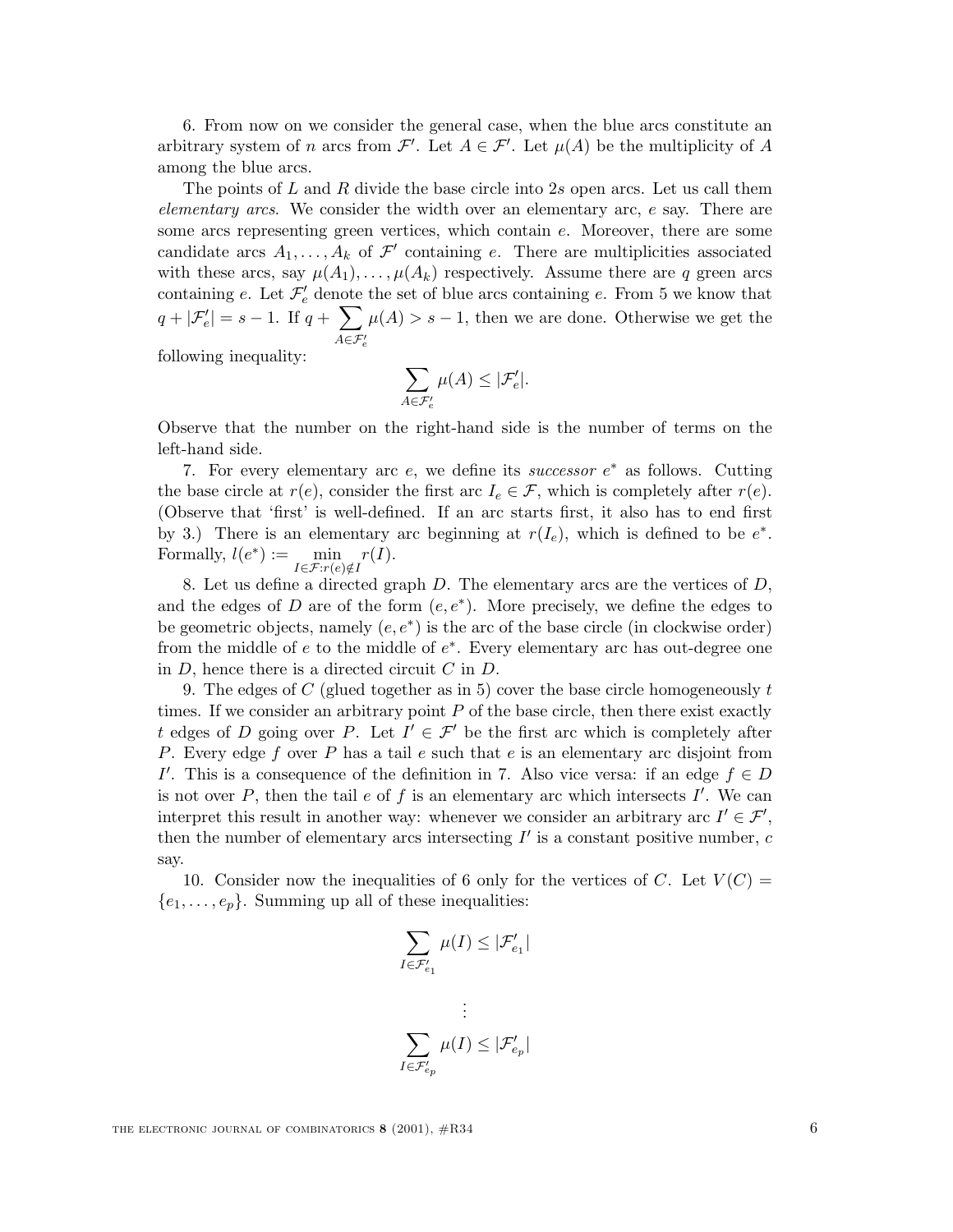$$
\sum_{e \in C} \sum_{I \in \mathcal{F}'_e} \mu(I) \leq \sum_{e \in C} |\mathcal{F}'_e|.
$$

————————————

By 9 the left-hand side is  $c\sum$  $I' \in \mathcal{F}$  $\mu(I')$ . Hence by 6, the right-hand side is  $c \cdot s$ . We

obtain the following:

$$
c\sum_{I'\in\mathcal{F}}\mu(I')\leq c\cdot s.
$$

 $c$  is positive, so simplification gives:

$$
\sum_{I'\in\mathcal{F}}\mu(I')\leq s.
$$

But we know that here equality holds. This is only possible if equality holds everywhere in the above inequalities. Hence the width of the representation over an elementary arc  $e \in C$  is exactly  $s - 1$ . Hence at the endpoint of an elementary arc the width is at least  $s. \Box$ 

#### **4 Concluding remarks**

We pointed out a natural graph parameter which had been neglected so far. Considering the arc-width we found challenging problems (like determining the arc-width of  $K_{s,s}$ ). We hope that our work might lead to a better understanding of some phenomena connected to the Graph Minor Theorem.

The results of Lemma 10 and Theorem 12 show that  $K_{s,s}$  has much fewer edges than  $K_{2s}$ , but its arc-width is less only by one. Hence we ask the following:

**Problem 13** *How many edges of*  $K_{2s}$  *can be deleted without decreasing the arcwidth?*

Both inequalities of Lemma 7(ii) are sharp by Lemma 8 and Lemma 10. A natural question is the determination of all extremal graphs:

**Problem 14** *Characterize the graphs* G *with property*  $aw(G) = pw^*(G)$ *, respec* $tively \ 2aw(G) = pw^*(G) + 1.$ 

Arc-width is minor-monotone, hence we can also ask the excluded minors of the class  $aw(G) \leq k$ . Such a list is similar to the one we get for path-width. By Lemma 8 some of the elements of the two parallel lists are the same. It is known that the number of excluded trees for  $pw(G) \leq k$  grows superexponentially with k. So finding complete lists is an enormous task even for small  $k$ . However the following comparison is of interest:

**Problem 15** *Is the number of excluded minors for arc-width* k *always greater than the number of excluded minors for interval-width* k*?*